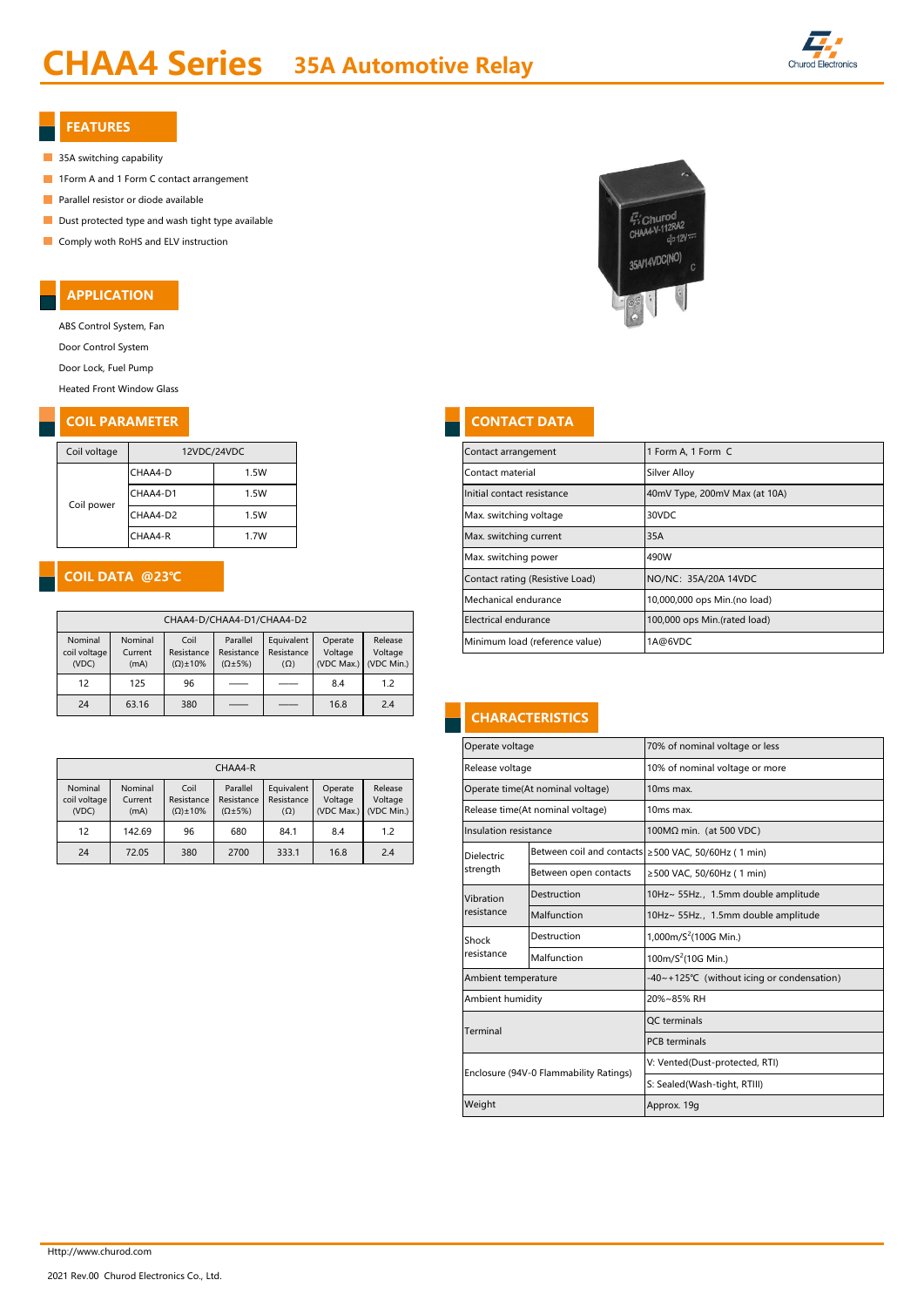| <b>ORDERING INFORMATION</b>                                                                                                |       |      |      |    |   |                |   |      |  |  |  |  |
|----------------------------------------------------------------------------------------------------------------------------|-------|------|------|----|---|----------------|---|------|--|--|--|--|
|                                                                                                                            | CHAA4 | $-V$ | $-1$ | 12 | D | $\overline{A}$ | 2 | ,000 |  |  |  |  |
|                                                                                                                            |       |      |      |    |   |                |   |      |  |  |  |  |
|                                                                                                                            |       |      |      |    |   |                |   |      |  |  |  |  |
| 1. Product Family                                                                                                          |       |      |      |    |   |                |   |      |  |  |  |  |
| 2.Enclosure                                                                                                                |       |      |      |    |   |                |   |      |  |  |  |  |
| V: Vented(Dust-protected, RTI) S: Sealed(Wash-tight, RTIII)                                                                |       |      |      |    |   |                |   |      |  |  |  |  |
| 3.Number of Poles                                                                                                          |       |      |      |    |   |                |   |      |  |  |  |  |
| 1: 1 pole                                                                                                                  |       |      |      |    |   |                |   |      |  |  |  |  |
| 4. Rated Coil Voltage                                                                                                      |       |      |      |    |   |                |   |      |  |  |  |  |
| 12,24VDC                                                                                                                   |       |      |      |    |   |                |   |      |  |  |  |  |
| 5. Parallel component                                                                                                      |       |      |      |    |   |                |   |      |  |  |  |  |
| D: Without parallel component R: With resistor D1: With parallel diode(Anode on 86#) D2: With parallel diode(Anode on 85#) |       |      |      |    |   |                |   |      |  |  |  |  |
| 6.Contact Arrangement                                                                                                      |       |      |      |    |   |                |   |      |  |  |  |  |
| A: Form A(SPST)<br>C: Form C(SPDT)                                                                                         |       |      |      |    |   |                |   |      |  |  |  |  |
| 7. Conact Material                                                                                                         |       |      |      |    |   |                |   |      |  |  |  |  |
| 2: AgSnInO2                                                                                                                |       |      |      |    |   |                |   |      |  |  |  |  |
| 8.Additional numbers and /or letters                                                                                       |       |      |      |    |   |                |   |      |  |  |  |  |
| 000-999, AAA-ZZZ, aaa-zzz or blank, which does not represent electrical changes, only for specific customer requirements   |       |      |      |    |   |                |   |      |  |  |  |  |

## OUTLINE DIMENSION







### Remarks:

1)The reference tolerance in outline dimension:

outline dimension ≤1mm, reference tolerance is  $±0$ .

utline dimension >1mm and ≤5mm, reference tolerance is ±0.3mn

outline dimension >5mm, reference tolerance is ±0.5mm.

2)The reference tolerance for PC Board layout is  $\pm 0.1$ m.